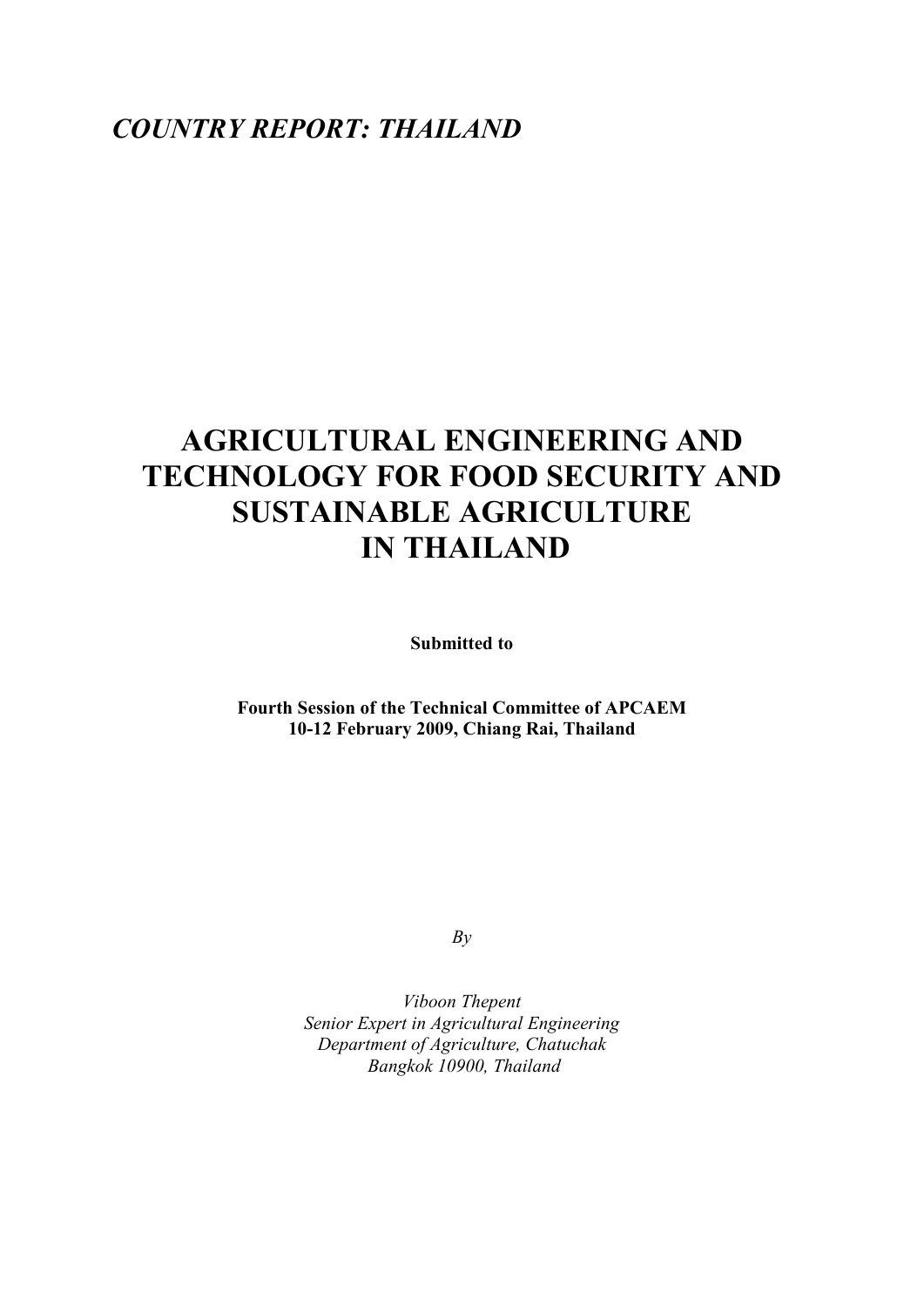Thailand is regarded as an agricultural country, and the agricultural sector has played an important role in the growth of the economy throughout Thai history. The total area of the country is 513,115 square kilometers, of which 41 percent or 21,196,571 hectares is devoted to agriculture. The latest survey shows that land under cultivation includes 51 percent for rice production, 24 percent for field crops, and 17 percent for fruit trees and perennial crops. Over the last four decades, agricultural production has increased significantly. However, increased production largely was due to the expansion of cultivated land through forest encroachment rather than increasing yield per unit area. The soil has been repeatedly cultivated without proper attention to improve its conditions, resulting in a decline in fertility. Currently, land encroachment is unacceptable if severe damage to the environment is to be avoided. In addition, existing arable land has been partly shifted to non-farm use in response to urbanization and industrialization. Land development policies therefore, are placing increased emphasis on the improvement of soil productivity, soil conservation, and land reform.

 Thailand has pledged to continue exporting food at fair prices as many countries are suffering from food shortages, as non-oil producing nations are being hurt from soaring global oil prices. Thailand, the world's biggest rice exporter, has sold 6.7 million tonnes of rice so far this year, up 45 per cent from 4.6 million tonnes in the same period of last year, according to the Commerce Ministry data. The country aims to sell 10 million tonnes in 2008, slightly below the record 10.13 million in 2004 and compared with 9.5 million in 2007. Export of agricultural and food products from Thailand now exceeds over Baht 600 billion and approximately accounts for 30 per cent of total export from Thailand.

The Thai government establishes the Agricultural & Food sector as one of the country's strategic economic sectors, and targets export value to Baht 1 trillion. Consumers especially for those in major trade partners' countries have increasing concern for safety impact in aspect of their live, health and hygiene. In addition, food production now has a more varieties and complexities in breadth and depth of product from each segment from each country; therefore, national agency in each country establishes many regulatory agency and competent authorities to closely monitor food safety measures compliance.

With soaring food prices and the rapid expansion of energy crop worldwide, the Agriculture and Cooperatives Ministry is considering re-zoning farmland. New plans would see certain areas set aside for food and others for energy. Low rice prices over the past decade have forced many farmers to consider growing other crops. At the same time, increasing oil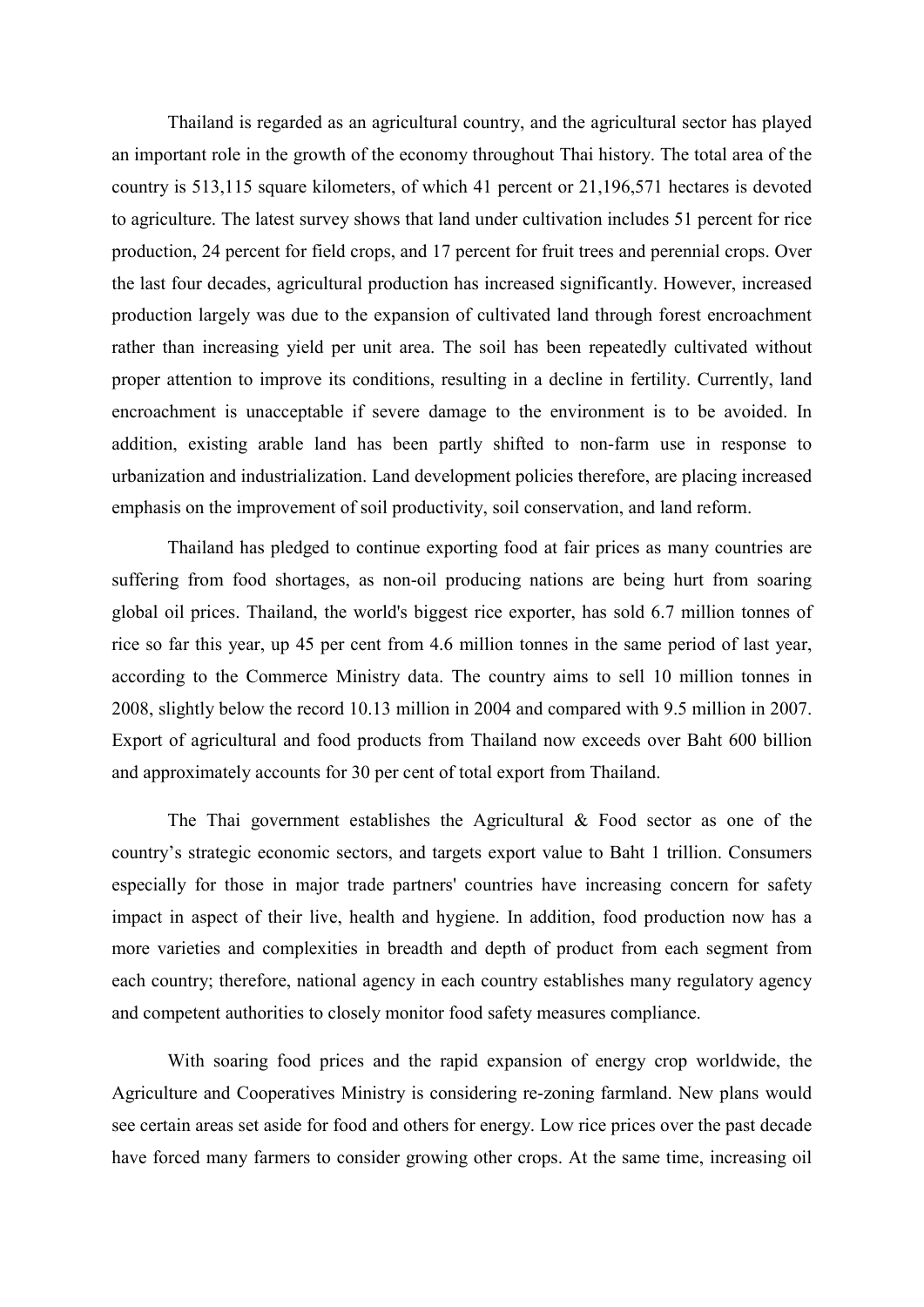prices have made alternative sources of bio-fuels more profitable. As a result, farmers have been switching their fields from food to bio-fuel at rate much greater than was anticipated by the authorities. Under the Thai plan, a panel would be established to develop a strategic plan for the management of food crops and energy crops. It is necessary to ensure that crops will be properly managed and any crisis averted. Thailand has about 208,000 square kilometers of farm land. About 10 per cent of this is devoted to energy crops, but this amount is growing fast.

To boost yields, the ministry plans to improve land-use efficiency while maintaining the level of energy crop. It is also looking for ways to protect farming areas under threat from expanding industry, real estate and other development. In addition, the ministry is considering doubling the amount of irrigated land in the country.

The research and development of agricultural technology in Thailand for food security and agricultural sustainable are:

#### **Rice Cultivation by Stubble-Lodge Rice Method**

This method utilizes the rice stubbles from the previous harvest, allowing the apical buds on the stubbles to develop into full-grown plants which later flower and produce seeds for another harvest. There are many positive effects of this method. There is neither the need to burn the paddy fields, re-till the soil, nor buy new seeds. It also reduces the amount of water needed and other production factors. This cuts down the costs, saves resources and conserves the environment. However, the rice plant grown in this method will be in various stages of growth, as the buds are in different stages of growth themselves thus causing the new rice plant to start growing at different times. It is then difficult to manage the rice field to produce high yields and stabilize grain quality. This method is suitable for irrigated areas where water control is possible through the set up of buns bordering leveled field. It is not suitable for primarily rain fed areas.

#### **Rice Combine Harvester**

The rice combine harvester had been introduced to Thai farmers for a long time. Due to its expensive cost, not suitable field conditions and high technology, the rice combine harvester was not accepted by Thai farmers. However, because of the expansion of industrial sector, labour migrated to other sectors and consequently leaving the agricultural sector short of labour especially in harvest periods. During 1985-1986, the rice combine harvester was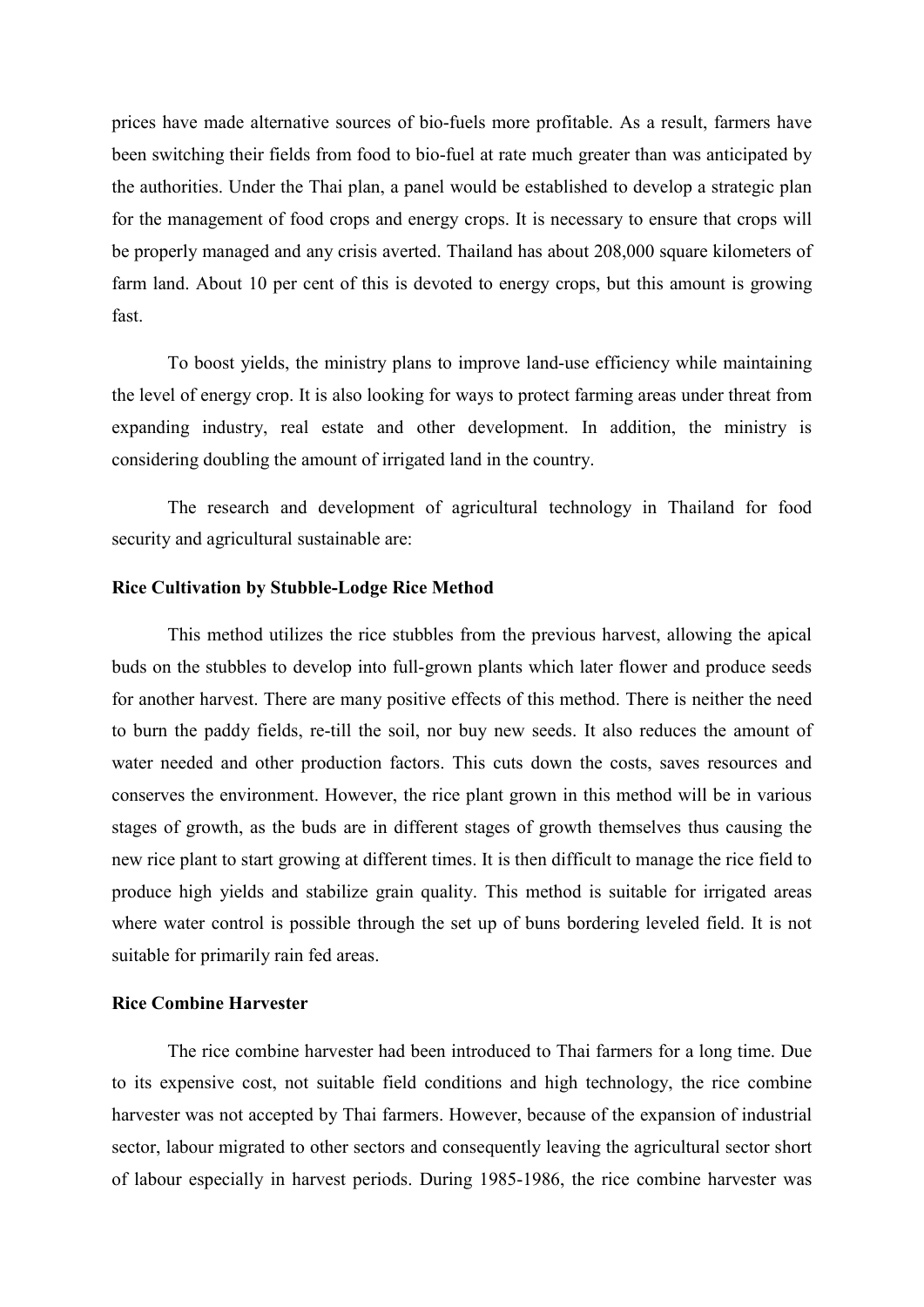developed by local manufacturers. There were about 1500 harvesters made by 30 manufacturers during 1990-1991. The parts of harvester were integrated among exported parts, used parts and using axial flow thresher as threshing unit. The hiring rate was about 75- 90 US\$/ha. The future role of rice combine harvester in Thailand was considered to be based on economic, social and agricultural production systems. For the economic aspect, the labor shortage in harvesting, the need in quality improvement of rice and cost reduction lead to the utilization of the rice combine harvester. For social aspect, due to labour migration most available labour are found to be older persons and children. For agricultural production system, the rice combing harvester was necessary for timely harvesting of upland crop planting as a second crop after rice. In terms of post-harvest loss, the use of combine harvester loss can be reduced when compared with traditional method. The use of combine harvester can be found in the intensive planting areas, from the lower part of the northern region down to the central plain region. The availability of water supply, non-photosensitive varieties, tractors and combine harvesters allow rice farmers in this area to grow 2 to 3 crops per year. There are about 3,000 units of the combine harvester being used in those areas. They operate on contract basis.

#### **Grain Dryer**

At the beginning of the introduction of the combine harvester, rice is combined at relatively high moisture, sometimes as high as 28 per cent, but the average moisture at harvest is about 24 per cent. A farmer does not dry his own paddy but sells it to the miller or the collector right away. The high moisture rice is immediately transported to the rice mill or the local collector. Most millers and collectors at that time had no mechanical dryer, with drying the high moisture rice depending mostly on sun drying. This change had created a large volume of high moisture paddy at a short period, beyond the handling capability of the millers. During 1992 – 93 farm price of paddy at that period was the lowest ever recorded. The government tried to solve the problem by, on one hand subsidizing dryers at cooperatives and farmer's groups in the major rice production areas, and on the other hand giving soft loans to millers and owners of central market for paddy to put up dryers. The Ministry of Agriculture and Cooperatives undertook the subsidizing of dryers at the cooperatives and farmers' group programme. The Ministry of Commerce undertook the soft loans provided for millers and collectors programme. The programme took place from 1995 to 1998 for cooperatives and farmer's group and until the year 2000 for millers. At present almost 90 per cent of the miller and local collector in the major rice production area own mechanical dryers.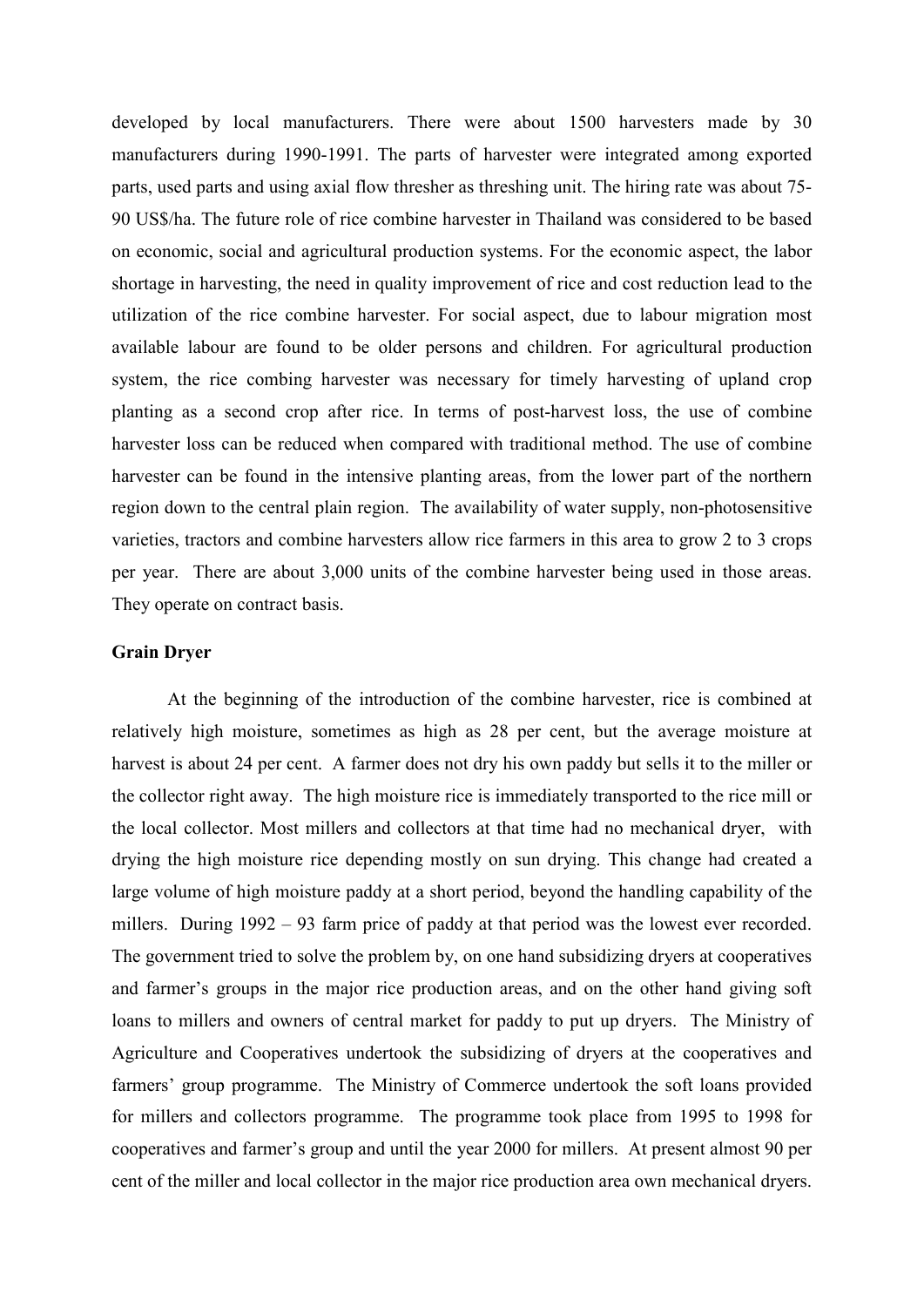Drying of wet paddy is done by the miller or by the collector using only dryer or both mechanical dryer and sun drying floor. Types of paddy dryer used in Thailand are cross flow, mixed flow, fluidized bed and rotary dryer. The concurrent flow dryer has not been observed. The dryers that the government subsidized to the Farmers' group and cooperatives were mostly the mixed flow type, very few were the cross flow. Drying capacity of these dryers were about 30 tons per day of paddy at initial moisture of 22 per cent dry to 15 per cent, using diesel fuel burner to generate hot air. The dryer operates as batch re-circulation at about 6 tons per batch for individual farmer to dry the wet paddy. The dryer also, was designed accommodate the harvesting capacity of a combine harvester in one day. There are about 300 units of these dryers in all parts of the country. Survey on the use of these dryers in 1998 found that about 10 per cent of them were in operation. This may be due to the system of local buying. The pricing of dry paddy in some areas was not much different from the wet paddy. Also farmers need immediate cash to pay their loan. At present none of those dryers is in operation due to the high price of diesel fuel and no incentive for drying. At the cooperatives rice mill level, the government subsidized a larger size of mixed flow dryer having drying capacity of about 60 to over 100 tons per day. Those dryers use rice hull as fuel to generate hot air through heat exchanger and they operate as batch re-circulation. Because of the cheap cost of fuel for drying and the need to dry wet paddy for milling, most of the dryers at cooperative rice mill in the central region are operating.

For the case of soft loans provided to rice millers and collectors for securing dryers and the necessary components for operating the dryers, millers mostly hire contractors to build dryers according to their own designed or in consultation with the contractors. This might be due that the mill owner sees that construction of a dryer is easy, buying it is too costly, or because there are too few dryer manufacturers as compared to the number of the millers. At present, there are only five or six manufacturers, which cannot serve over 1,000 of the millers all at once. Many of those built by the contractor, mostly are very large in size, having holding capacity of 100 tons or more at little moisture extraction rate. Some rice mills install two to three dryers of those sizes to cover the daily input. Operation of those dryers is either as re-circulation batch or continuously drying wet paddy in one passing. Some version of dryer may have four of the mixed flow type drying bins holding about 25 tons each arranged in series instead of a large drying bin. Input paddy continuously flow from one bin to the others and exit at moisture about 15 per cent. Head rice yield obtained from those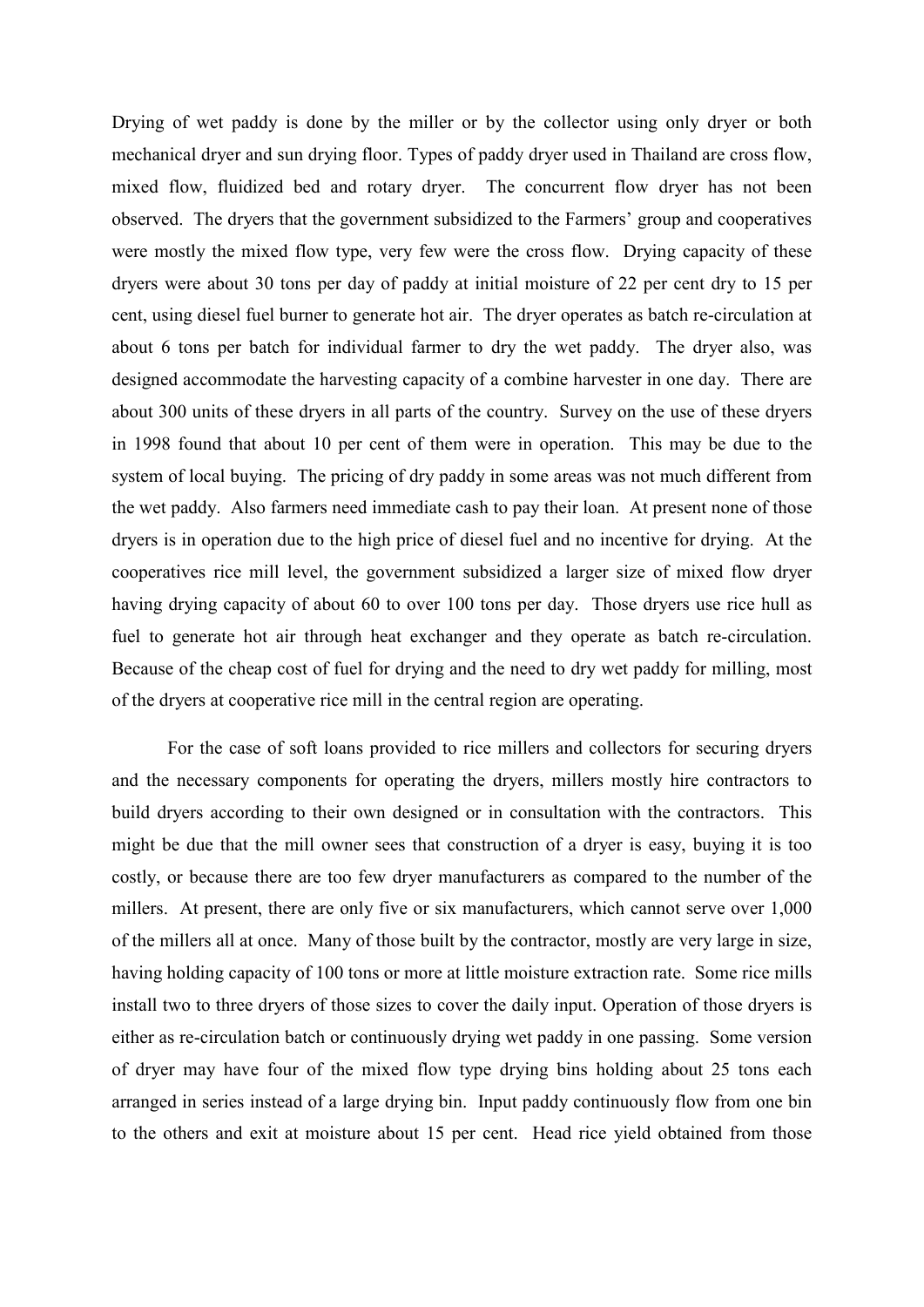dryers are higher compared to the sun drying floor method. Source of fuel used for generating hot air for drying is rice hull, and is mostly direct fire from the furnace.

### **Biomass energy**

According to a recent study on Assessment of Sustainable National Biomass Resource Potential for Thailand, many potential biomass sources were identified, including agricultural and wood residues, wood fuels, new plantations, waste water from livestock farms and industries, and municipal solid wastes. Agriculture is a large economic sector in Thailand, generating large amounts of agricultural and wood residues. Rice, sugar, palm oil, and woodrelated industries are the major potential biomass energy sources. It has been estimated that about 60 million tons of agricultural and wood residues including rice husk, bagasse, palm oil residues, and wood residues, etc. are produced each year in Thailand. Currently, about 1 million ton of rice husk is consumed in rural households and 17 million tons of bagasse and rice husk are utilized as fuel for industries' heat and power requirements. In addition, 12 million tons of fuel wood and charcoal are utilized in the rural households and mills. Consequently, biomass contributes to about one-fifth of the final energy consumption in Thailand but, in general, a lot of biomass are still disposed of through open burning or dumping and are utilized in very inefficient manners, which often cause environmental problems. The surplus availability of the residues was estimated around 40 million tons per year, which is equivalent to about 426 PJ of energy. Most of these residues are cheaply available and the price of these residues including the transportation cost ranges from 0-500 Baht/ton. The potential for exploiting biomass residues for power production and cogeneration, other than those already identified, is appreciable. Aggregate commercial power generation potential from main residues including rice husk, bagasse, and palm oil residues is estimated to be around 1,000 MW. Harnessing such potential is still constrained by factors such as inappropriate conversion technologies, high investment costs, other competitive uses of the residues, lack of information on the residues, etc. Since 1995, around 176 MW of electricity has so far been supplied to the national grid from 22 small power producers (SPP) using biomass residues. Biomass conversion technologies for power generation can be classified into three categories: traditional, state-of-the-art, and emerging technologies. Most of the existing technologies employed in Thai industries are traditional technologies which have been used for a long time without any technological barrier. System (boiler) efficiencies range from 50 per cent to above 80 per cent and have minimal environmental features to meet current environmental standards. State-of-the-art technologies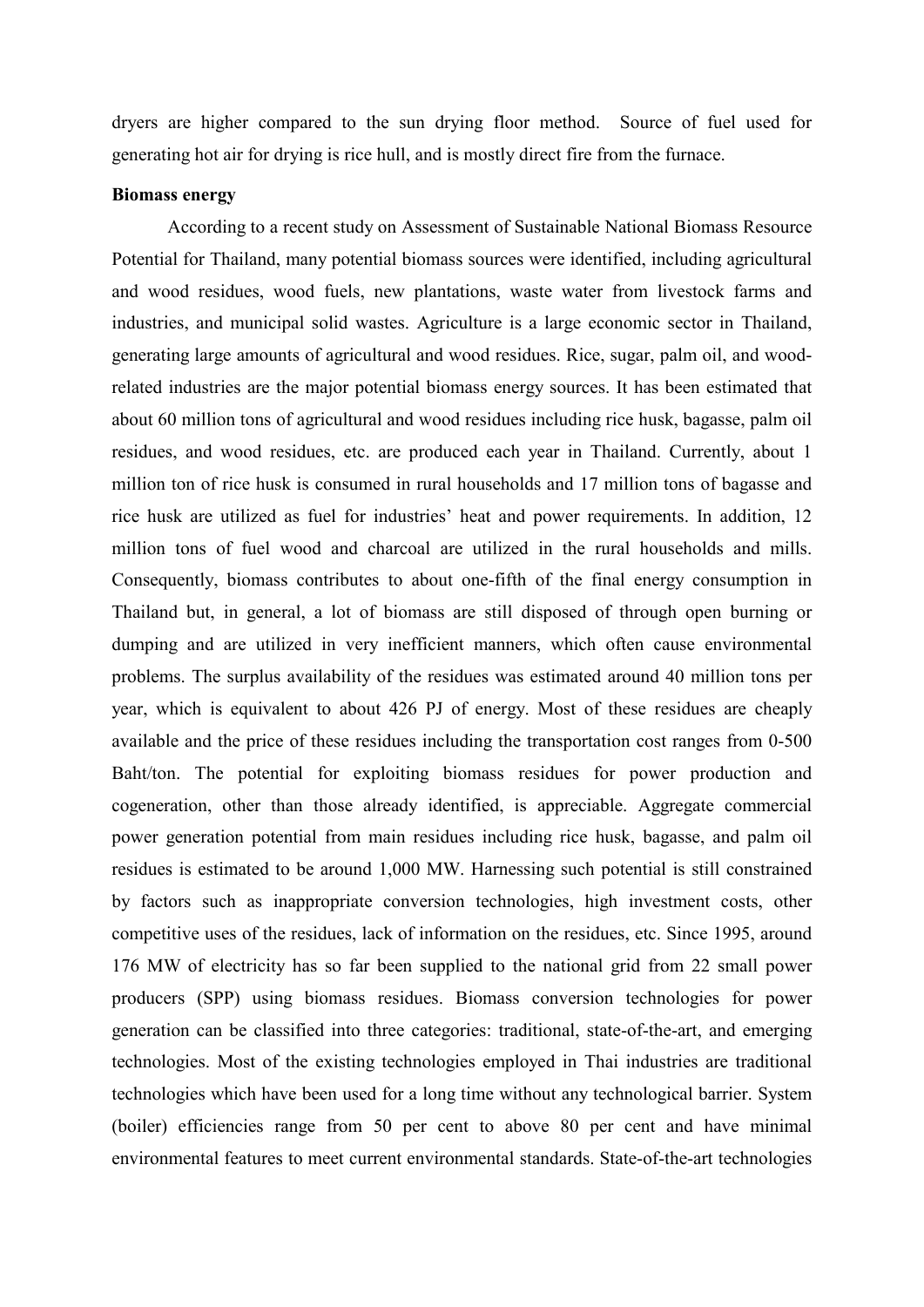which are considered more efficient and environmentally-friendly than the traditional technologies are currently available in the market, with minimal developmental barriers, although its uptake is still limited to a few industries. Thailand needs substantial support for local manufacturers for the development of high-efficiency biomass systems (including boilers and components). Boilers that are produced locally are for low-pressure operation (less than 20 bar) and thus yield low-efficiency. High-pressure boilers, turbines and biomass power equipment and components have so far had to be imported mainly from Europe and Japan. Emerging technologies are long-term technologies which require further research before commercialization. There is little information about the uptake of such technologies in Thailand on a pilot or demonstration scale.

*Biogas* - In addition to biomass residues, wastewater containing organic matters from livestock farms and industries has increasingly been used as a potential source of biomass energy. Biogas systems using anaerobic digestion techniques such as Up flow Anaerobic Sludge Blanket (UASB) and Fixed Film technology have substantially been established especially for pig farms and food processing industries. In general, the biogas systems can be locally produced and installed. The biogas technology has been rapidly and widely accepted particularly in both large and small-sized livestock farms chiefly because the production of biogas in the livestock farms helps alleviate not only the pollution problems but also the energy cost by substituting the on-site use of fuel oil, LPG or electricity. The production potential of biogas from livestock farms in 2000 was estimated at 560  $\text{Mm}^3$ . According to a survey performed by Chiang Mai University in 2000, there are approximately 5.4 million pigs nationwide, 65 per cent of which are in medium and large farms. These farms have a high demand of power for various activities, such as the incubation of piglets, grinding of animal feeds, pumping of effluent etc. In 2001 the installation production capacity of biogas system using wastewater from the pig farms nationwide totaled  $80,000 \text{ m}^3$ . A total capacity of 4.6 MW of electricity can be generated from biogas produced from approximately 20 large farms. If all biogas produced from pig farms in Thailand is used for electricity generation, the power generation potential will be around 50 MW. The production potential of biogas from industrial wastewater from palm oil industries, tapioca starch industries, food processing industries, and slaughter industries is also significant. It was estimated that in Thailand a total of 440 Mm<sup>3</sup> of biogas could potentially be produced from wastewater from such factories. To estimate the total power generation potential from biogas produced from both livestock farms and industries, it is assumed that  $1 \text{ m}^3$  of biogas can produce electricity at 1.2 kWh and the power generation is operated 8 hours a day. Thus, a total of 560 and 440 Mm<sup>3</sup> of biogas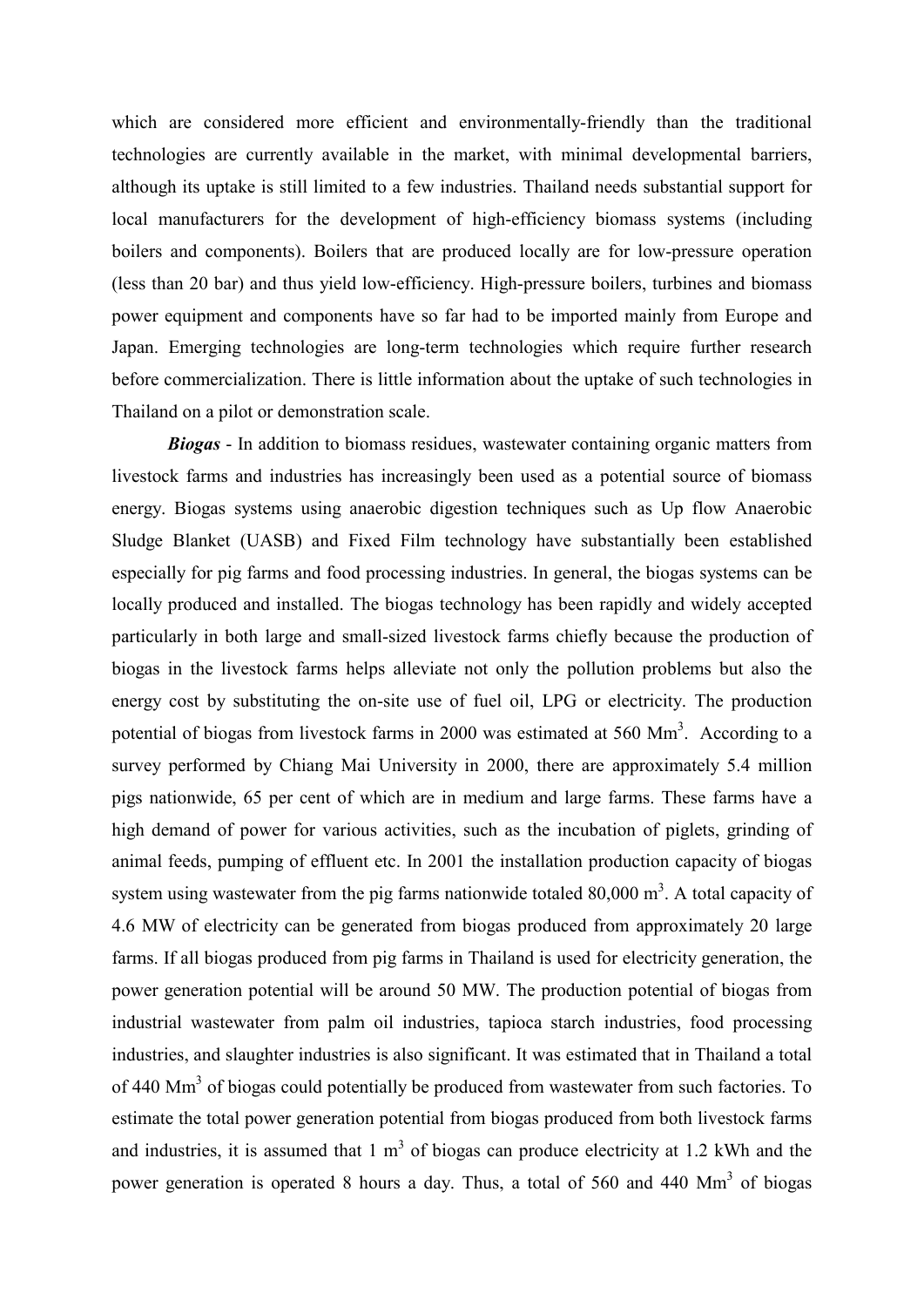produced from livestock farms and industries respectively could potentially generate about 410 MW. There is thus a considerable potential for electricity generation from biogas from livestock farms and industries, though it is currently more likely that most farms and industries substitute biogas for the on-site use of LPG or fuel oil.

At present, most of the pig farms and food-processing factories use modified diesel engines for electricity generation. The technology has low upfront costs but requires frequent maintenance and a major overhaul every 3-5 years due to corrosion problems that are caused by the presence of hydrogen sulfide in the biogas. More efficient and longer-lasting gas turbines technologies are available but have to be imported and cost 3-5 times more, so their adoption in Thailand is still limited. There is thus a clear need to develop biogas-fuelled generation technologies that are reliable and low-cost, and to build up local capabilities to manufacture such technologies so that the use of biogas for electricity generation can be accelerated. Estimates for the potential expansion of the biogas industry to 2011 range from 100 MW to 300 MW provided there is finance and development competence. Considerable growth appears very likely due to probable subsidies under the government programme to reach its 8 per cent renewable energy target.

In addition to the use of biomass residues and wastewater containing organic matters for energy production, several efforts have in recent years been made to investigate the potential and use of biomass as bio-liquid fuels for engines and vehicles, which can replace the use of petrol and diesel oil and thus help to reduce dependency on oil import. Interest in using agricultural products, such as cassava for ethanol production, has been given particular attention. According to the Ethanol-Biodiesel Club of Thailand, in 2001, the production of cassava amounted to 20 million tons while only 4 million tons were for domestic consumption and the rest was for export. The surplus of cassava was estimated to be 2 million tons per year which could be used for ethanol production of up to 1 million liters per day. The National Ethanol Committee of Thailand has recently approved 5 private ventures on ethanol production. A combined daily output of 875,000 liters of ethanol could be produced commercially. Raw materials to be used in the production are cassava roots and molasses. Ethanol would be used to blend with petrol at 5.5 per cent and 11 per cent, and to substitute for methyl tertiary butyl ether (MTBE), a fuel additive.

Though there are many and diverse sources for biomass that could be used for energy, in many cases the businesses with biomass residue streams are unaware of opportunities for value adding to their businesses and are understandably reluctant to invest in technologies they know little about. With commercial viability possible even without any subsidies and at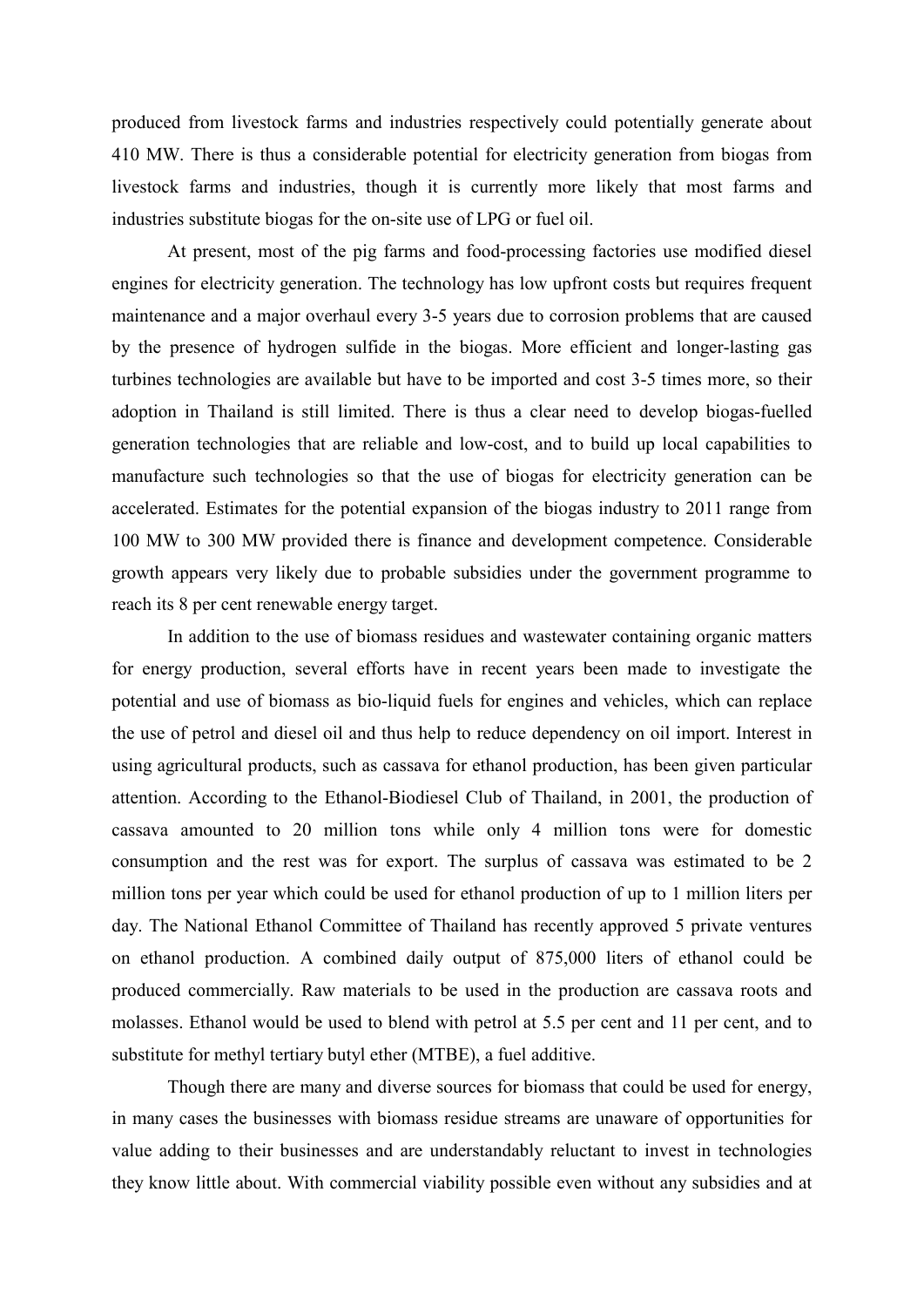capacities exceeding 2000 MW, the now-established targets and subsidies for biomass and renewable are expected to deliver at least 900 MW of new biomass capacity by 2011 (Du Pont, 2005). In a Power Development Plan report prepared for the World Bank by EGAT on the commercial viability of renewable energy technologies, technical and institutional factors were considered in order to arrive at estimates of practically achievable generation by the year 2011 from various biomass sources**.** The bulk of commercial biogas potential is in the cassava processing industry where there is an estimated 300 MW of possible development, but financing is appearing to be a key constraint. However, within the next 10 years it is expected that US\$100 million will be invested in Thai biogas, though an additional US\$200 million would be required to fully develop of the sector (Du Pont, 2005). Outside factors that could influence biogas include the export of cassava to countries where standards require a different waste water treatment process resulting in biogas becoming a direct by-product. Another influence will be the ability of the Clean Development Mechanism to be used to provide an additional revenue stream for projects.

*Ethanol* - The use of agricultural products, such as cassava and molasses, for ethanol production has been given particular attention since ethanol, which is 99.5 per cent pure alcohol by volume, can replace the use of Methyl Tertiary Butyl Ether (MTBE), a fuel additive, which takes a long time to degrade. Each year Thailand spends more than 2 billion baht on MTBE import. Therefore, the use of domestically produced ethanol can contribute to foreign currency saving as well as mitigation of pollution problems resulting from fossil fuel combustion. Efforts to use ethanol as alternative fuel actually commenced in 1977, but the cost of ethanol production then was much higher than oil prices. Commercial production was, therefore, not materialized. However, at present, given the continually increasing oil prices, ethanol is considered a viable alternative fuel for the transportation sector.

The annual production of cassava in Thailand is estimated at 18 million tons while only about 4 million tons are used for domestic consumption and the rest will be exported. To increase added value of cassava, about 2 million tons per year can be used for ethanol production of up to 1 million litres per day.

*Gasohol* - Gasohol is an alternative fuel for vehicles. It is a mixture of ethanol and regular gasoline at the ratio 1:9. The properties of derived gasohol are the same as Octane 95 gasoline. However, the use of gasohol will not only reduce oil consumption and air pollution from vehicle exhaust but also help farmers through the purchase of agricultural products, i.e.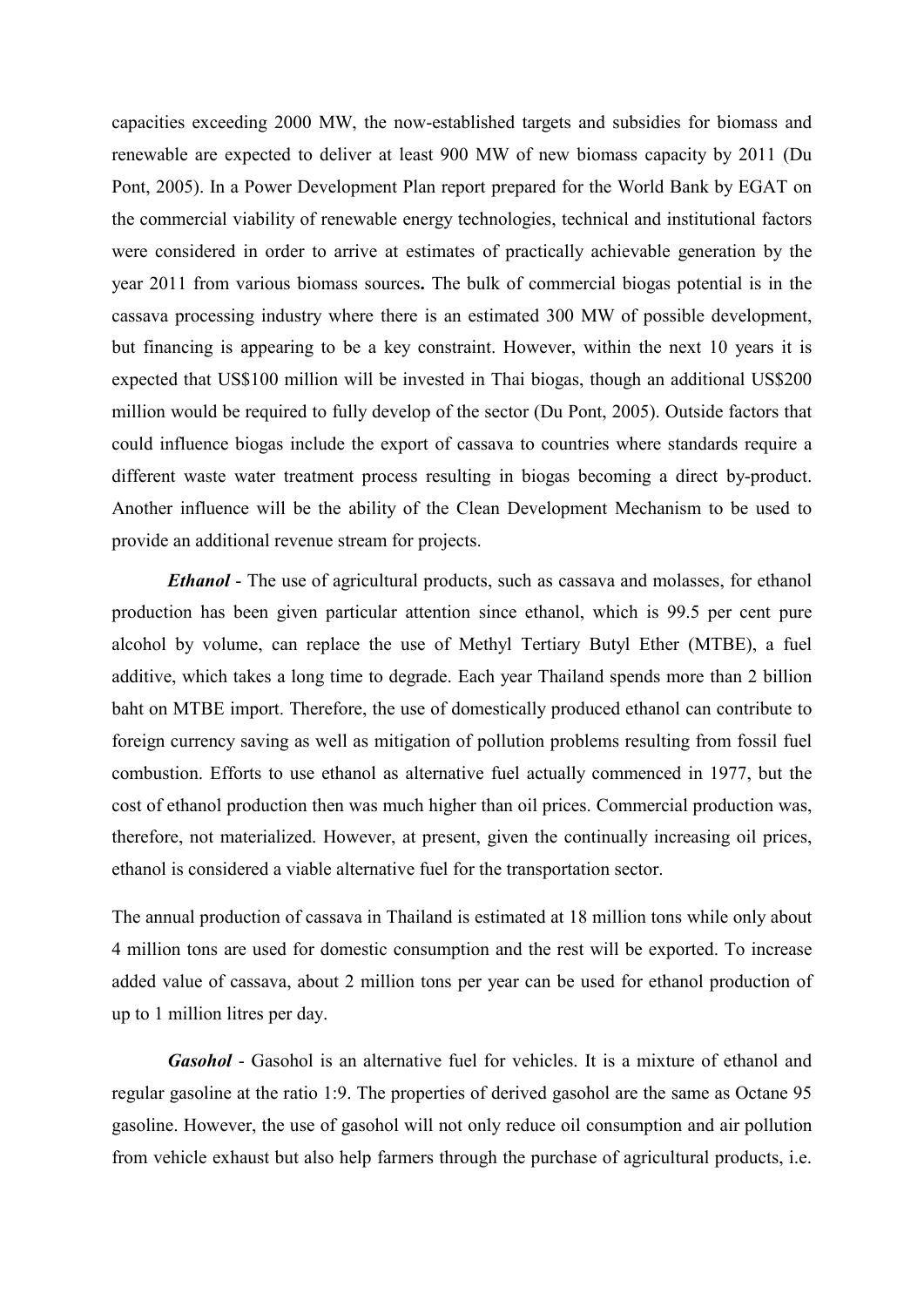sugarcane and cassava. In order to support and promote the production and use of ethanol and gasohol, the government has approved in principle the exemption of excise tax imposed on the ex-plant ethanol and on the ethanol mixed with gasoline, the deduction of contribution rates to the Oil Fund and to the ENCON Fund for gasohol; and the pricing of gasohol to be cheaper than that of Octane 95 gasoline within a range of not exceeding one baht per litre.

Moreover, the government has approved several supportive measures. For example, a policy will be established for government agencies and state enterprises to give priority to gasohol for their vehicle fleets. Promotion and support will be made to enhance preparedness of the automobile and oil refining industries to accommodate the production and use of fuel ethanol, by provision of tax privileges, for instance. Besides, potential SME practitioners and farmer organizations or entities will be encouraged to establish ethanol producing plants so that production of ethanol from agricultural products could be distributed across the country. Such measures as provision of financial assistance, in the form of concessional loan or soft loan, and provision of technical assistance from the government agencies will also be introduced for this purpose.

*Biodiesel or Ester* - Biodiesel, or ester, another alternative fuel for vehicles, can be produced from oil plants such as coconut, soy bean, palm and sunflower via a chemical process (Transesterification or Alcoholysis), using alkaline as a catalyst to transform fatty acid into ester or biodiesel, which has similar properties to those of diesel oil. In Thailand, biodiesel standards are yet to be established. The current mixtures vary, for example, between diesel and ester extracted from palm oil, diesel and ester extracted from coconut oil, or diesel and ester extracted from used cooking oil.

There are several factors encouraging research on biodiesel and its development in Thailand. These include: 1) problems of oil price hikes that Thailand, being an oil importing country, has been facing; 2) continuous price drops of agricultural products causing troubles for farmers; 3) increasing transportation costs of agricultural products due to increasing prices of diesel; and 4) the environmental impact resulting from diesel combustion. In 2001, His Majesty the King Bhumiphol of Thailand graciously took out a patent for the use of pure palm oil as fuel for diesel engines, with PTT carrying out the research and development.

Currently, several institutes have undertaken studies and development of the quality of biodiesel and "blended oil" (a mixture of diesel and crude plant oil or that of diesel and refined plant oil without any chemical process) compared with the specified diesel standards.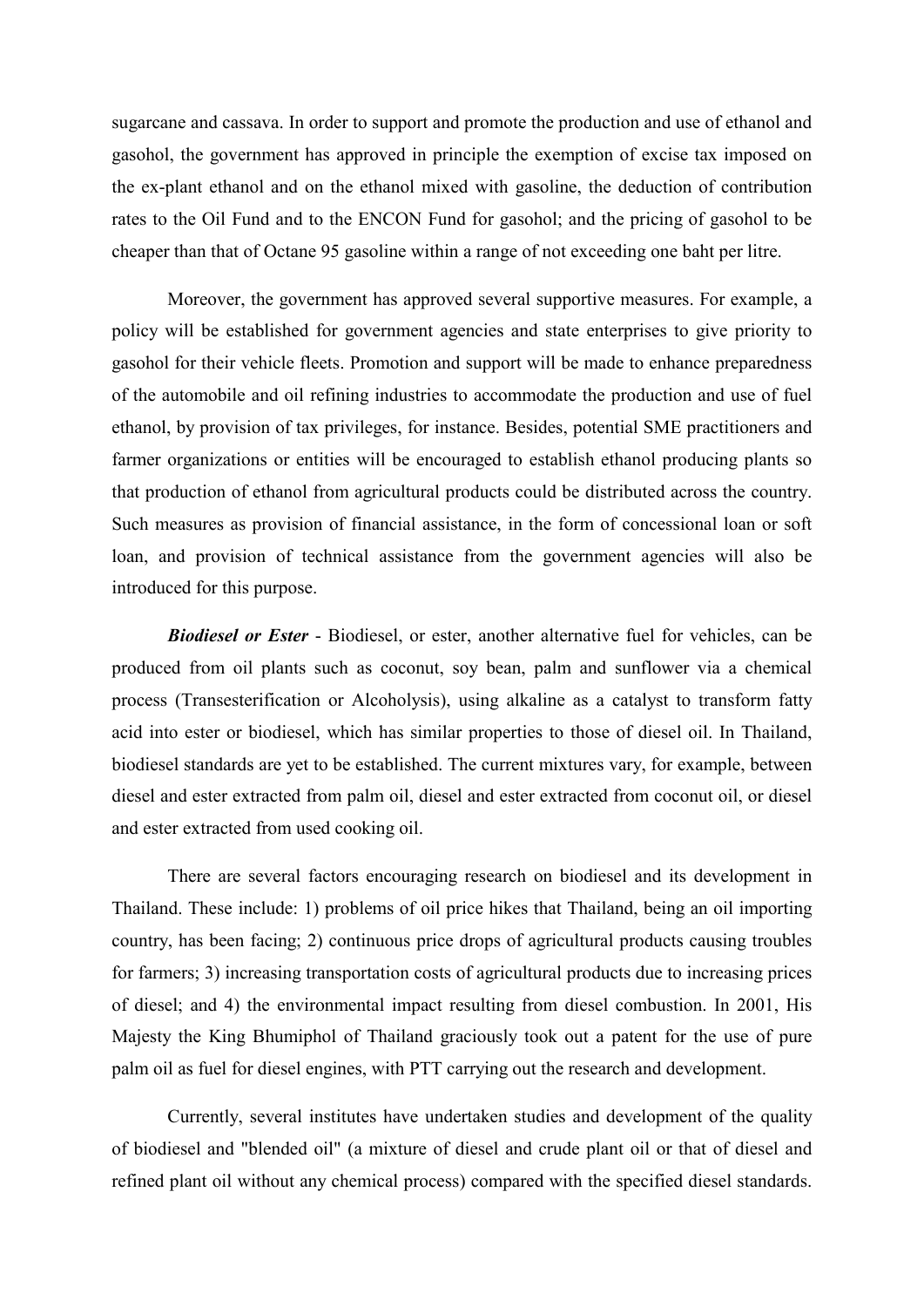It has been reported that blended oil has advantages over diesel in that it contains lower sulfur content and helps with lubrication; however, the quality of different bulks of blended oil varies although it is sold at the same distribution station. Research is being carried out on biodiesel production from crude coconut oil ("cocodiesel") and on the impact of cocodiesel utilization on the environment.

Similar to the promotion and support to ethanol and gasohol, ester can be mixed with diesel, at a ratio no greater than 1:9, and the excise tax and the contribution to the Oil Fund are exempted for the portion of ester produced from plant oil and mixed with diesel. As a long-term measure, through use of the ENCON Fund, the government will continue supporting R&D to improve biodiesel efficiency as well as research on other oil plants to diversify sources of production; the standards for engine adjustment to enable them to run on biodiesel will be established.

#### **Solar energy and its applications including in the food industry**

Thailand is endowed with solar energy all year long. According to the Solar Map carried out by the Department of Energy Development and Promotion (DEDP) and Silpakorn University in 1999, most areas in Thailand received maximum energy from the sunlight in April to May, ranging from 20-24  $MJ/m^2$ /day. The Northern region and part of the central region of Thailand annually received the most intensive energy with an average of 20  $MJ/m<sup>2</sup>/day$ . These areas accounted for 14 per cent of the country's total area. In addition, about half of the total area received  $18-19$  MJ/m<sup>2</sup>/day. For the whole country, the average energy from the sunlight amounted to  $18 \text{ MJ/m}^2/\text{day}$ . The potential for exploiting solar energy in Thailand is thus considerable. Solar energy can be used in the form of thermal energy, via the use of solar collectors, and electricity, via solar cells or photovoltaic (PV) cells. For solar thermal energy, approximately  $50,000 \text{ m}^2$  of solar collector surface areas have so far been installed. An average increase of 2,500  $m<sup>2</sup>$  is expected annually. The solar water heating industry has been commercially established, with more than ten manufacturers in the market. During 2002-2006, it is expected that solar water heaters can be installed for 10,000 households, 20 hotels and 20 hospitals. Promotion will be made on the use of solar dryers for 50 factories in the vegetable/food drying industry to reduce fuel oil or electricity consumption in the industry. With regard to the PV technology for power generation, up to now about 5.5 MW PV for stand-alone and grid connected applications have been reported. Most of them (95 per cent) are in remote areas and are off-grid, such as solar cell battery charging stations and PV pumping for village water supply. There are projects also demonstrating integrated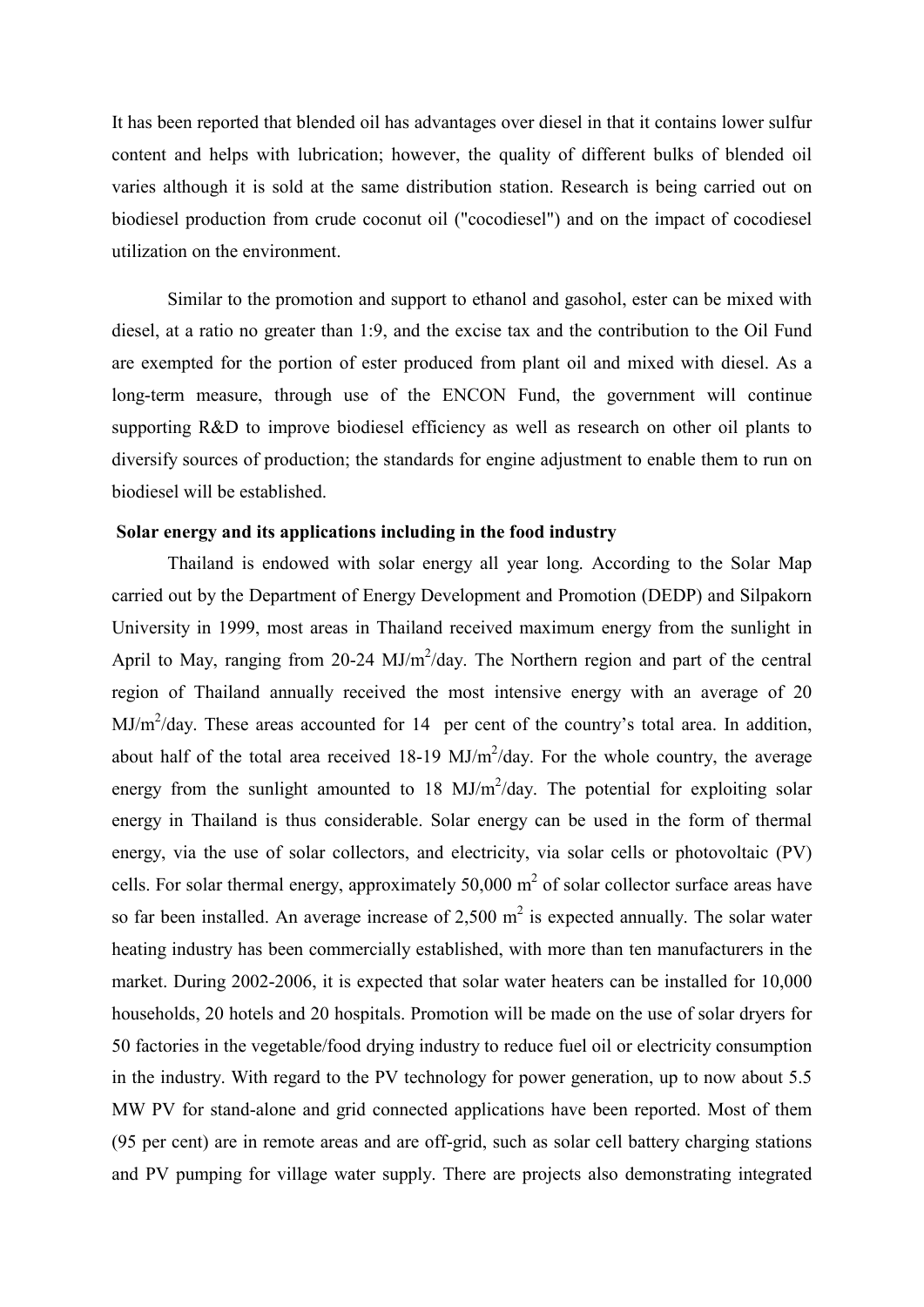systems of PV/wind turbine/diesel engine for power generation in national parks and wildlife sanctuaries. PV rooftops and grid supports are listed in the grid-connected category. Although the PV technology has proved to be environmentally friendly, one major barrier to wider PV utilization is its high investment costs, about 4-5 times more expensive than the present average generation cost since most of the PV system components have to be imported.

However, with the government support, coupled with worldwide stimulus for cleaner energy technologies, the future role of PV in power supply, especially in off-grid rural areas, is promising. At present, no less than 10 local companies are known to have activities or keen interest in PV-related business, such as module fabrication, system design and installation, local representatives of imported items, etc. And one company, Thai Photovoltaic's Ltd., is setting up Thailand's first solar cell production plant using thin-film technology, and plans to begin its commercial operation in 2003 with a target of producing 20 MW/year of electricity producing modules. During 2002-2006, it is targeted that 20 MW of the PV system will be installed. Of this, 8 MW is expected to be stand-alone systems in remote areas for water pumping, mini-grid for primary schools and public health facilities, and traffic lights. Another 3 MW for factories, buildings, private homes and government buildings for on-site consumption and for selling excess electricity back to the utilities' systems, where a grid system exists. The remaining 9 MW will be grid support.

*Solar dryer* - The solar dryer in Thailand was employed many years ago but it has not been disseminated widely due to lacking of technology transfer to farmers. In addition, most research work has been focused on industrial scale with high capital cost, which obstructs most farmers who have low capital income. There are a number of solar dryer projects operative in Thailand at present. Some of these projects are as follows:

#### **Solar tunnel dryer**

The first version of the Silpakorn Type solar-tunnel-dryer has been developed in 1992. In 2005 it has been deployed to 14 locations in the north of Thailand (Royal project). Currently, five more systems are demonstrated in many parts of the country. It has been found that the solar tunnel drier can be used to dry up to 150 kg of fresh fruits and leather. In all the cases, the use of the tunnel drier led to considerable reduction in drying time in comparison to that of sun drying, and the products dried using this drier were of better quality as compared to their sun-dried counterparts. The drier can be easily constructed and it can operate with a photovoltaic module independent of electrical grid. The photovoltaic system has the advantage that the temperature of the drying air is automatically controlled by the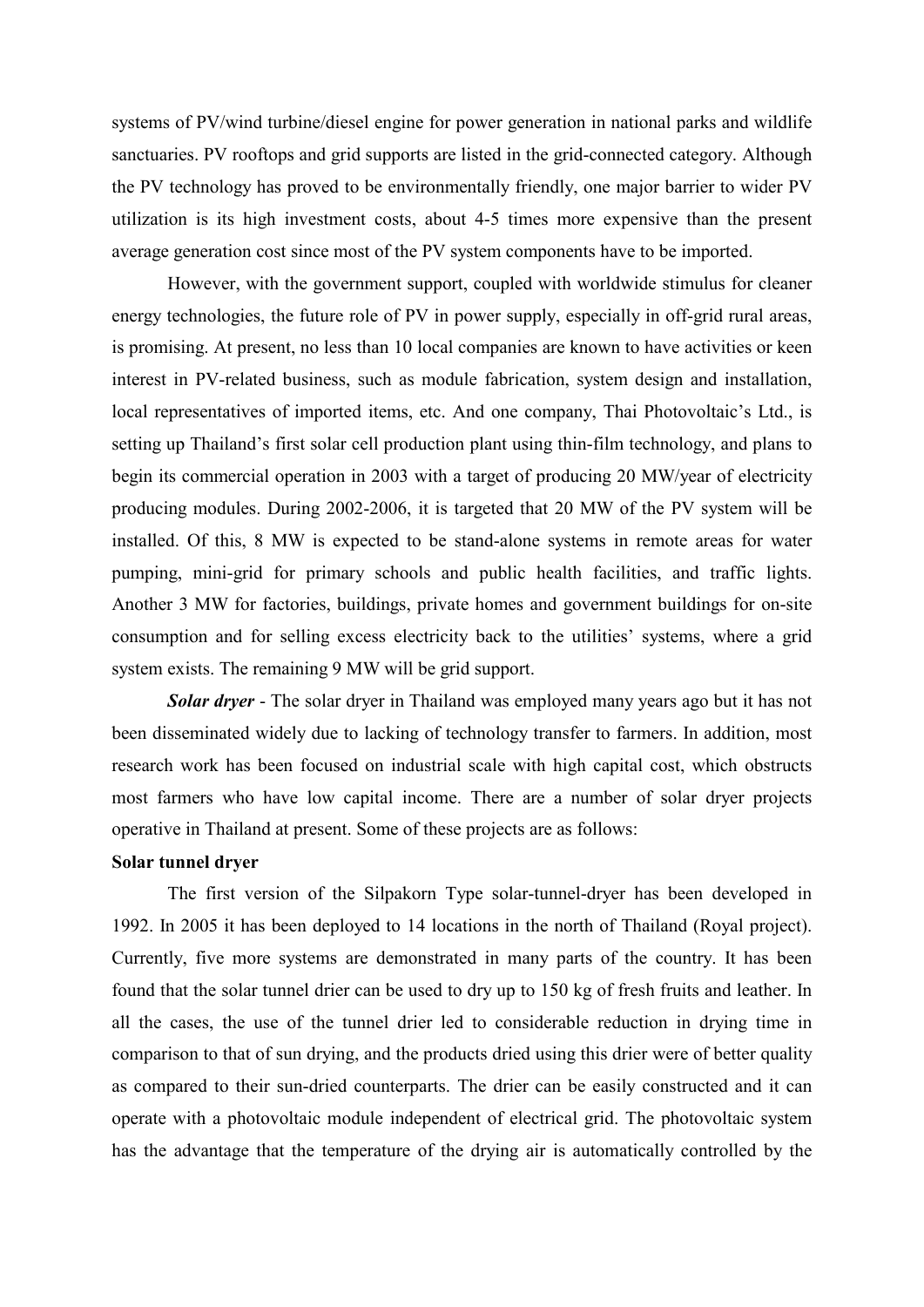solar radiation. The photovoltaic-driven solar tunnel drier must be optimized for an efficient operation.



## **Greenhouse dryer**

Solar Drying Silpakorn Type Solar Greenhouse Dryer have been developed of five years and now used in 8 locations in Thailand and one location in Africa (Sierra Leone). The dryer has a concrete floor, on which the solar radiation is absorbed. The dryer is covered by polycarbonate plates. The plates are fixed to iron square-tubes. This makes the structure of the greenhouse simple with sufficient strength to resist tropical storms. Moist air in the dryer is sucked out to the environment by three dc-fans powered by a 50-watt solar cell module. To investigate its performance, the dryer was used to dry three batches of rattan. It was found that the dryer can be used to dry 240 kg of rattan with an initial moisture content of 60 per cent db to a final moisture content of 12 per cent db in 5-7 days compared to 10-12 days needed by natural sun drying. The rattan in the dryer was completely protected from rain and it was of high quality in terms of color and texture.

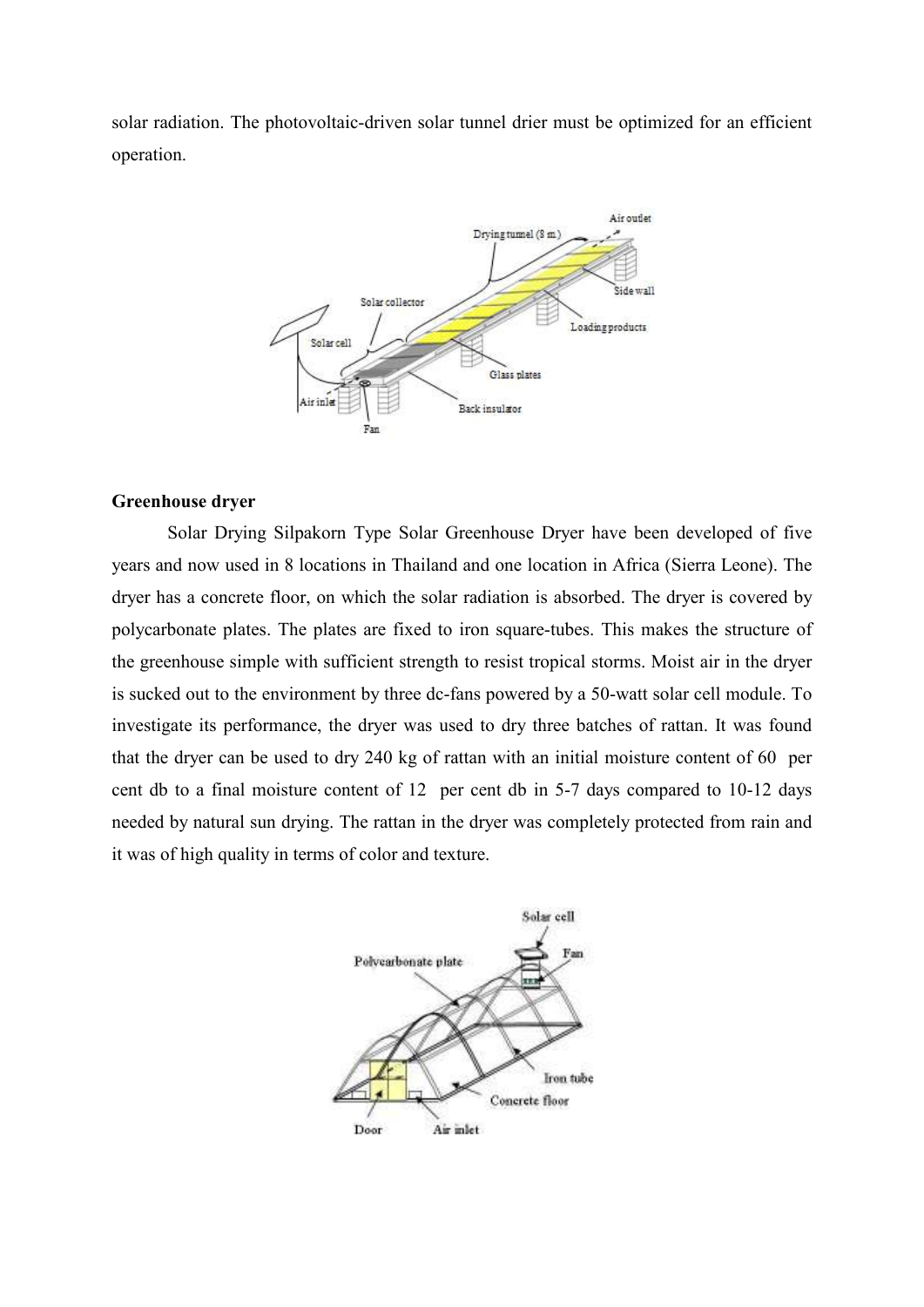#### **Roof integrated solar dryer**

The roof-integrated collector consists of an absorber plate and a transparent cover. Solar radiation passing through the cover and heats the absorber. Ambient air is sucked through the collectors form the bottom to the top (yellow arrows). While passing through the collectors, the absorber heats up the air to high temperature. The heated air has a low humidity and can be used for the drying applications. In contrast to other technologies like the flat plat collectors and vacuum tubes the Roof integrated solar dryer is far more economical.



#### **Solar Tunnel Dryer for Agricultural Products Combined with Biomass Gasifier**

The solar tunnel dryer has low capital cost with less complicated construction. The study using of solar tunnel dryer for agricultural products (Banana, chilly and mango) combined with biomass gasifier. The outdoor testing was investigated at the School of Renewable Energy Technology (SERT), Naresuan University. The results showed that the efficiency of solar tunnel dryer from drying agricultural product was 42.8 per cent, 13.8 per cent and 76.9 per cent respectively and testing the biomass gasifier by used corncob material combined solar tunnel dryer, results showed that the average temperature within tunnel dryer (below level) was 57.8  $\degree$ C, the average temperature within tunnel dryer (medium level) was 57.9  $\degree$ C, the average temperature within tunnel dryer (top level) was 58.2  $\degree$ C and the average ambient temperature was  $34.9\text{ °C}$  that the temperature in each level of tunnel dryer non different which was suitable for drying of agricultural products. In conclusion, the biomass gasifier can be combined with the solar dryer.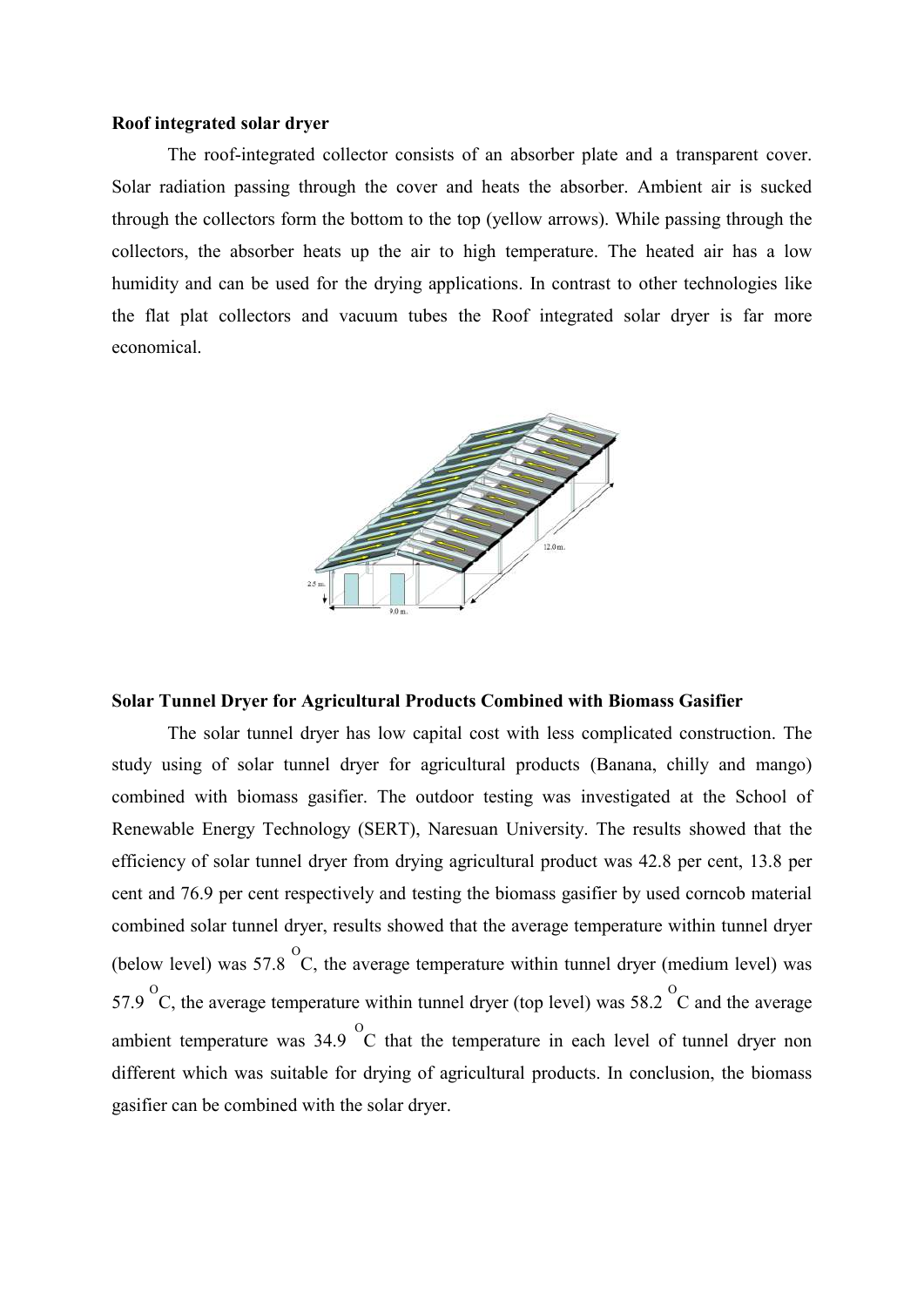

#### **Solar Dryer Combined with Biogas**

The study and development of the high thermal efficiency solar tunnel dryer combined with a biogas system were tested, product are banana, chilly and glace mango. Solar tunnel dryer consists of 3 parts; (1) Solar collector (2) Tunnel dryer and (3) Auxiliary heat (Biogas System). Products in tunnel dryer can receive solar energy in two ways; (1) the solar energy can strike the drying product directly from transparent roof and (2) heated air from the solar collector passing through drying product which mass flow rate was controlled by blowers. Moreover, the dryer can operate both solar depletion and rainy day that the biogas was employed as an auxiliary heat source passing through heat exchanger. This system can be operated both daytime and nighttime. The results showed that the efficiency of solar collector was 54.6 per cent, the efficiency of solar tunnel dyer system by using banana, chilly and glace mango as drying product was 42.8 per cent, 33.4 per cent, and 76.9 per cent, respectively. The temperature in drying chamber can be adjusted, which is appropriate to disseminate to farmers. This leads to increase value added of agricultural products.

> 1 บ่อเติมวัสด 2 บ่อหมักก๊าซชีวภาพ 3 บ่อล้น 4 เครื่องอบแห้งพลังงานแสงอาทิตย์แบบอุโมงค์

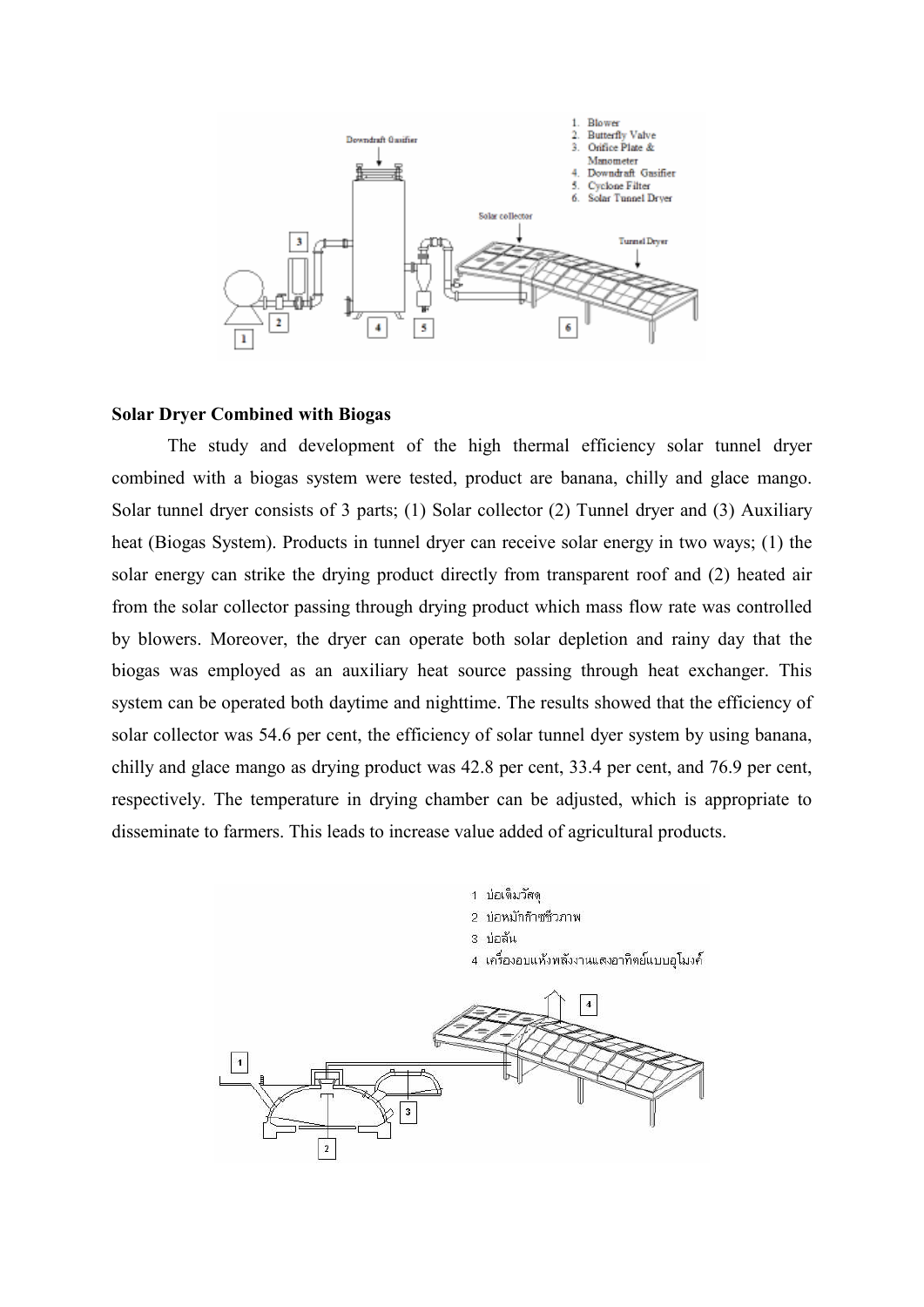#### **Wind energy**

According to a report on wind resource assessment of Thailand done by the Department of Energy Development and Promotion (DEDP) in 2001, there are good wind areas with an annual average wind speed of 6.4 m/s or higher at 50 m height . These areas are influenced by the monsoons and are located along the eastern coastline of the southern part of the Gulf of Thailand and in the mountains of the west and southern regions of Thailand. The fair wind areas with an annual average wind speed of 4.4 m/s or higher are mainly located on the west side of the Gulf of Thailand. At its present situation with limited potential and associated high investment costs, wind energy is unlikely to be a major potential source of energy for Thailand. There are currently two main types of windmills used in Thailand, according to their applications one is for water pumping for household uses in remote areas and the other is for electricity generation. So far, only 192 kW of electricity produced from windmills has been installed in Phuket Province in the South of Thailand. Support from the government will be given to research and development on equipment and materials related to wind energy and to develop appropriate types of wind turbines that are simple to operate. There is considerable potential for large scale wind energy in Thailand, especially in the centre and western regions. A wind atlas has been created for Thailand. However, there are some constraints affecting wind energy in Thailand. These are summarized as:

- The absence of specific financing schemes designed to support wind energy development;

- The absence of grid for connection in many rural areas;

- The lack of wind data which is sufficiently accurate and industry standards to allow wind site identification;

- The fact that some existing wind turbines are not functioning, which provides a negative reinforcement of the effectiveness of wind installations;

- A low level of technology capacity in wind energy and no local manufacturing or distribution capacity.